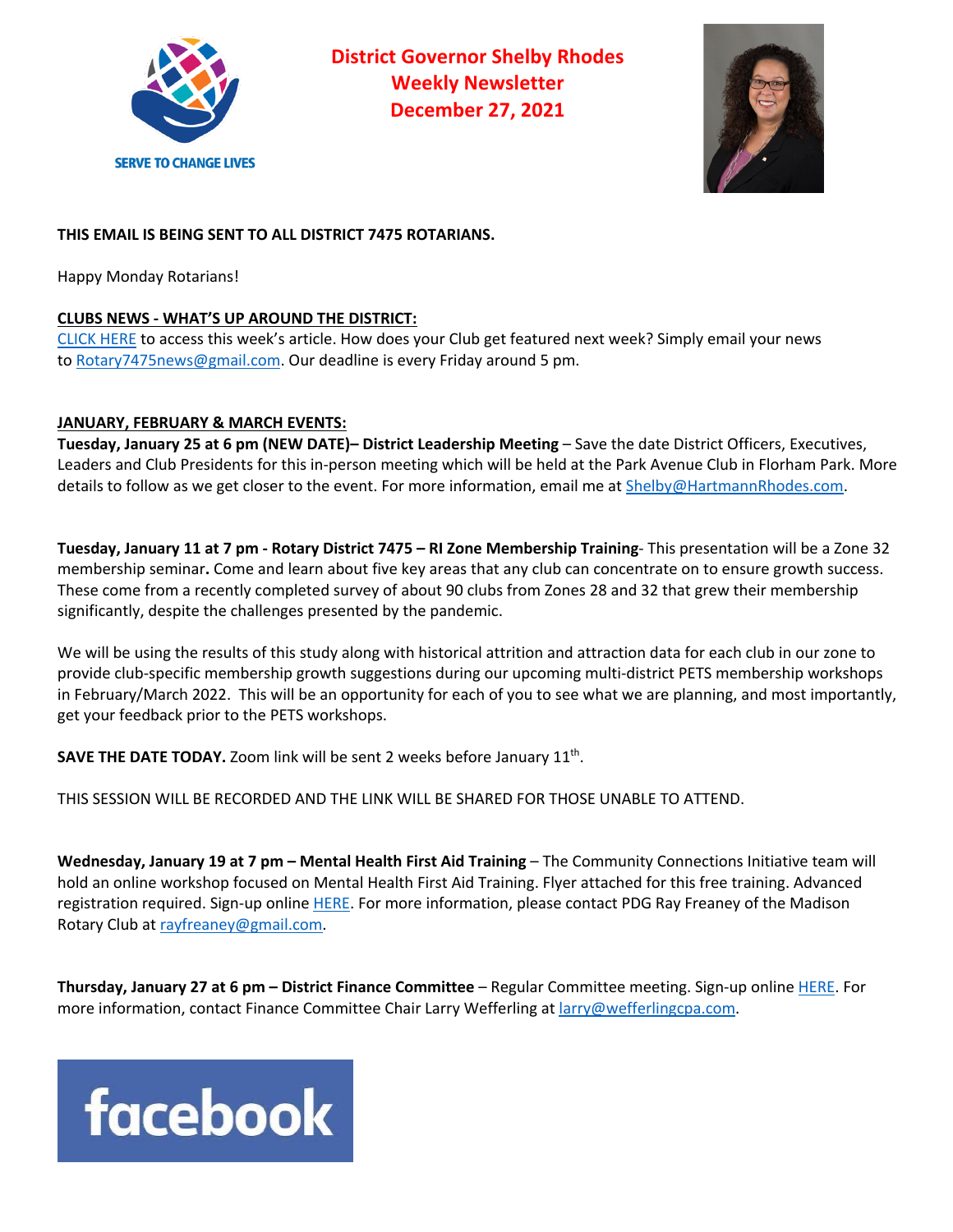**Friday, January 28 at 12 noon – Facebook for Rotarians** - Steve Shannon of Madison Rotary and the District 7475 Public Image Committee will lead a quick presentation on how easy and quick social engagement by all Rotarians on Facebook can help Rotary to drive awareness and action to create new members, participants, customers, donors, and influencers. Whether you're new to Facebook or have been on it for a while, you'll be sure to learn the ins and outs of how to effectively engage on Facebook to help Rotary locally and worldwide. Advance registration required. Sign-up online HERE. For any questions, please email Steve Shannon at sishanno@gmail.com.

**Wednesday, February 2 at 6 pm – Rotary District Foundation Committee (RDFC)** – Please save the date. More details will follow in the New Year.

**Thursday, February 3 at 6 pm – Advisory College of Past District Governors** – The 2022 College meeting will be held at the Park Avenue Club in Florham Park. PDGs please mark your calendar. More details will follow in the New Year.



**Saturday, February 5 at 9 am – Rotary Leadership Institute (aka "RLI") –** We'll join District 7490 in hosting a virtual RLI. It will include RLI Parts I, II, III, and Graduate. SAVE THE DATE NOW. Registration will open in early January. For more information, email PDG Barry Kroll at barrykroll@aol.com.



### **SAVE THE DATE! - PRESIDENT ELECT TRAINING SEMINAR** (aka "PETS")

PETS is in-person this Rotary year! … PETS will be held at the Marriott in Hanover, NJ on March 24-26. PETS training is **MANDATORY** for all Presidents-Elect, even if you are currently a President with a 2-year term or were President in the past. Plus, we'll have two online Pre-PETS sessions on March 1 and March 8. Please save these dates now and future information will be sent out. For more information, contact DGE John Shockley at jshockley@911septicpumping.com.

### **APRIL, MAY & JUNE 2022 EVENTS:**

**Saturday, April 9 at 8am - Rotary Leadership Institute (aka "RLI") -**SAVE THE DATE NOW. Registration will open in early January. For more information, email PDG Barry Kroll at barrykroll@aol.com.

**June 17-19, 2022 - Rotary Youth Leadership Award (aka "RYLA") –** SAVE THE DATE NOW. For more information, email PDG Barry Kroll at barrykroll@aol.com.